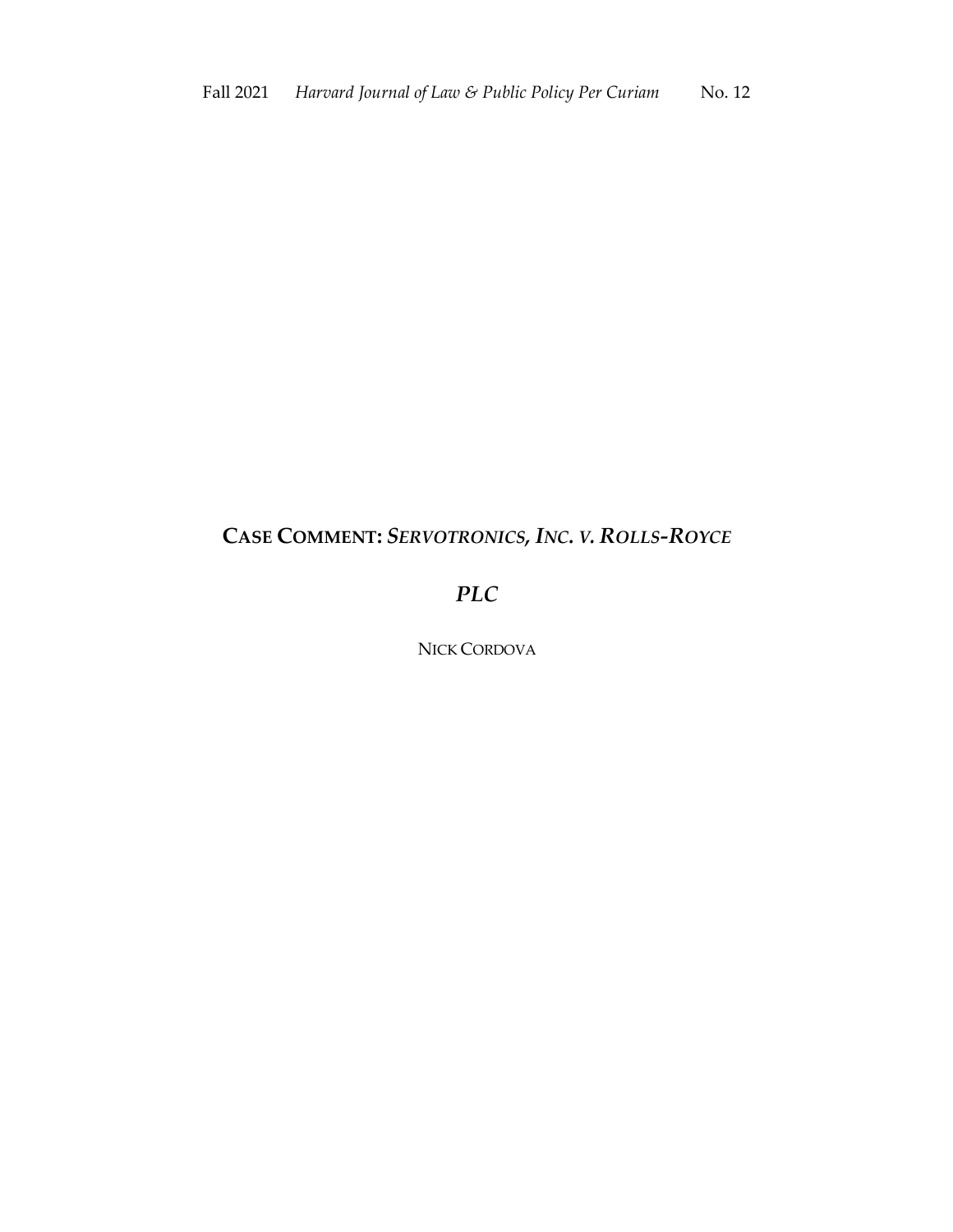#### **Case Comment:** *Servotronics, Inc. v. Rolls-Royce PLC*

### **Nick Cordova**

Textualist judges seek to interpret statutes objectively by using enacted text as an external source of constraint on their prior intellectual commitments and attitudes. They believe that statutory text provides objectively verifiable answers to most questions of interpretation. But the Seventh Circuit's decision in *Servotronics, Inc. v. Rolls-Royce PLC*<sup>1</sup> illustrates that judges' prior commitments and experiences can infect textualist analysis when judges do not rigorously scrutinize the objective soundness of the conclusions they draw from the text. But whether or not the panel members' personal experiences found their way into the Seventh Circuit's flawed textual analysis, the difficulty of the interpretive question involved ultimately affirms textualism's value as a bulwark of representative government.

#### **I. Introduction**

In *Rolls-*Royce, a Seventh Circuit panel used textualism to hold that the term "foreign or international tribunal" in 28 U.S.C. § 1782(a) does not include private commercial arbitral tribunals. But the Fourth Circuit employed textualism to reach the opposite conclusion in Servotronics, Inc. v. Boeing Co.,<sup>2</sup> a case that arose from the same facts. Indeed, the circuits are badly split on whether § 1782(a)'s provision allowing United States district courts to order discovery "for use in a proceeding in a foreign or international tribunal" permits discovery assistance for private commercial arbitral tribunals. The Second and Fifth Circuits agree with the Seventh that it does not, while the Fourth and Sixth determined that it does.<sup>3</sup> The Supreme Court will step in to resolve the question during the  $2021-22$  Term.<sup>4</sup> For now, one thing is clear amid the confusion: the Seventh Circuit's textualist analysis of § 1782(a) is objectively flawed. It is possible that the panel's premonitions led it to see confirmation in the text that was not really there. That possibility does not mean that textualism is a hopeless endeavor or that the panel worked backwards to make its reasoning fit a predetermined result, but it does prove that textualism reaches its full potential only when judges apply it with exacting self-awareness.

The question of  $\S 1782(a)$ 's scope arose when Rolls-Royce sought indemnification from Servotronics for liability Rolls-Royce incurred to Boeing when an aircraft engine part Servotronics manufactured caused a Rolls-Royce engine in a Boeing aircraft to catch fire during a test.<sup>5</sup> Negotiations failed to produce a settlement, so the parties submitted their dispute to a contractually

<sup>1</sup> 975 F.3d 689 (7th Cir. 2020*) cert. granted*, No. 20-794, 2021 WL 1072280 (U.S. Mar. 22, 2021).

<sup>2</sup> 954 F.3d 209 (4th Cir. 2020).

<sup>3</sup> *Nat'l Broad. Co. v. Bear Stearns & Co.*, 165 F.3d 184, 191 (2d Cir. 1999); *In re Guo* , 965 F.3d 96, 104 (2d Cir. 2020); *Republic of Kazakhstan v. Biedermann Int'l*, 168 F.3d 880, 883 (5th Cir. 1999); *Servotronics, Inc. v. Rolls-Royce PLC*, 975 F.3d at 690; *Servotronics, Inc. v. Boeing Co.*, 954 F.3d at 214; *Abdul Latif Jameel Transp. Co. v. FedEx Corp.* (*In re Application to Obtain Discovery for Use in Foreign Proceedings*), 939 F.3d 710, 714 (6th Cir. 2019).

<sup>4</sup> *Servotronics Inc. v. Rolls-Royce PLC*, No. 20-794.

<sup>5</sup> *Servotronics, Inc. v. Rolls-Royce PLC*, 975 F.3d at 690–91.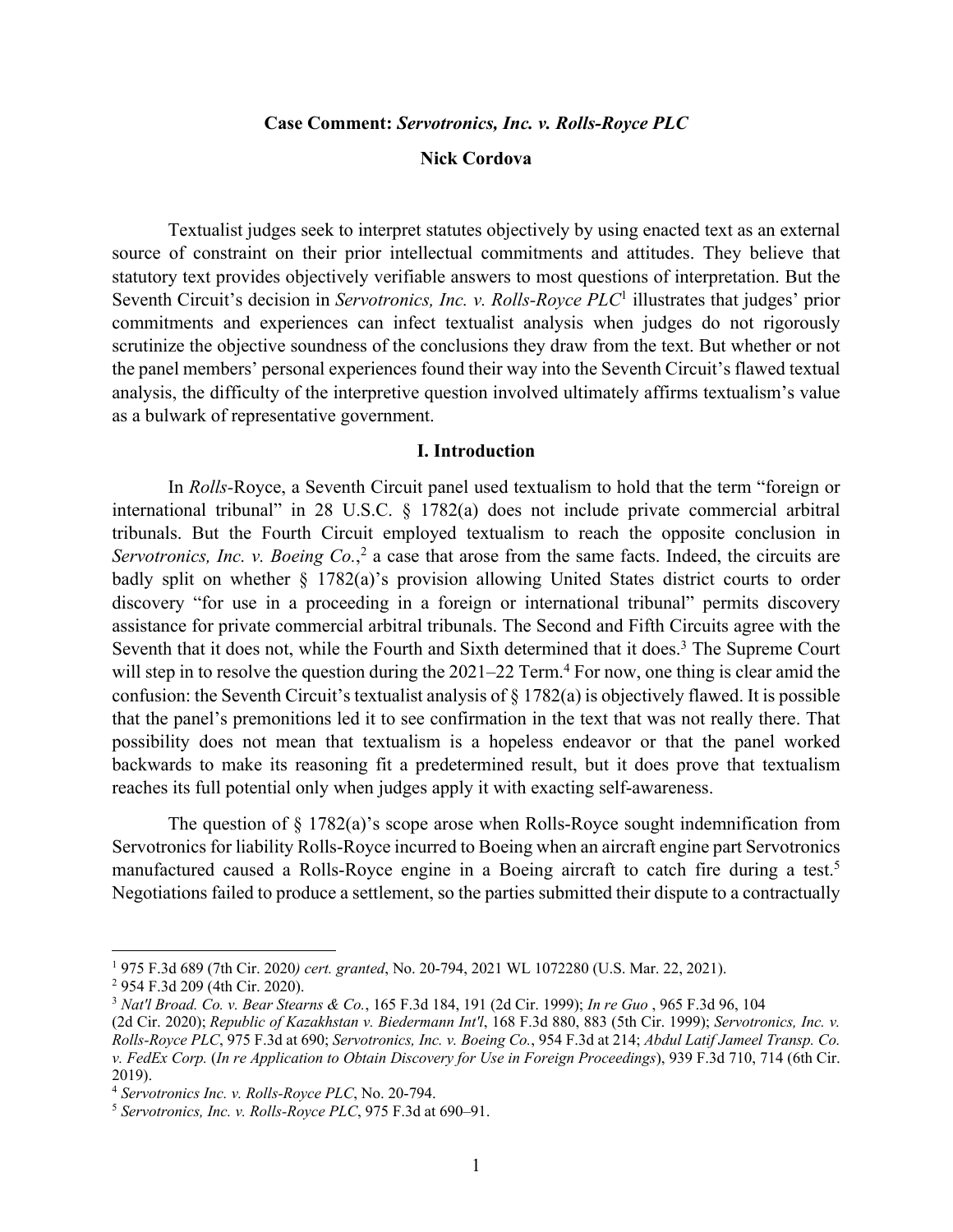agreed-upon arbitral tribunal in England.<sup>6</sup> Servotronics, acting as an "interested party" under  $\S$ 1782(a), requested that the U.S. District Court for the Northern District of Illinois subpoena Boeing to produce documents for use in that arbitration.<sup>7</sup> The District Court issued the subpoena, but then granted Boeing's motion to quash it.<sup>8</sup> The Seventh Circuit affirmed the District Court's dismissal of Servotronics' petition for discovery assistance.<sup>9</sup>

## **II. The Textualist Arguments and Rejoinders**

To analyze the Seventh Circuit's holding, we do as lawyers and judges should. We look to the text. 28 U.S.C. § 1782(a) reads in relevant part:

The district court of the district in which a person resides or is found may order him to give his testimony or statement or to produce a document or other thing for use in a proceeding in a *foreign or international tribunal*, including criminal investigations conducted before formal accusation. The order may be made pursuant to a *letter rogatory issued*, *or request made*, *by a foreign or international tribunal* or upon the application of any interested person  $\dots$ <sup>10</sup>

The Seventh Circuit offered three text-based reasons why that language excludes private commercial arbitral tribunals, that is, tribunals that derive their power to resolve a particular dispute from a contractual agreement between the parties, not a standing grant of power from a sovereign. Other circuits' reasoning, including the Fourth Circuit's decision in *Boeing*, reveals unsoundness in each of those arguments.

The Seventh Circuit, after canvassing contemporary dictionary definitions of "tribunal" and concluding that some definitions were broad enough to include private commercial arbitration while others were not, examined the word in its statutory context.<sup>11</sup> The panel turned first to statutory history<sup>12</sup> to note that  $\S 1782(a)$  reached its current form in 1964, when Congress adopted wholesale, language proposed by a commission statutorily charged with improving "judicial assistance and cooperation" between "State and Federal tribunals" and "foreign courts and quasi-judicial agencies."13 The panel reasoned that, because the amending Congress simultaneously rewrote 28 U.S.C. §§ 1696 and 1781's rules for assisting a "foreign or international tribunal" with service of process, and by letters rogatory, respectively, and because both service of process and letters rogatory are matters of comity among sovereigns, "the phrase

<sup>6</sup> *Id.* at 691.

<sup>7</sup> *Id.* at 691–92.

<sup>8</sup> *Id.*

<sup>9</sup> *Id.* at 696.

<sup>&</sup>lt;sup>10</sup> 28 U.S.C. § 1782(a) (1996) (emphases added).<br><sup>11</sup> Servotronics, Inc. v. Rolls-Royce PLC, 975 F.3d at 693–94.

<sup>&</sup>lt;sup>12</sup> That is, how Congress amended the enacted text over time, as distinguished from legislative history, which is what Congressmembers said or wrote about the text while it was being crafted. *Compare* ANTONIN SCALIA & BRYAN A. GARNER, READING LAW: INTERPRETATION OF LEGAL TEXTS 256–60 (2012) (discussing relevance of linguistic changes to statutes made during reenactment) *with* ANTONIN SCALIA, A MATTER OF INTERPRETATION 29 (defining legislative history and explaining its inappropriateness as an interpretive tool).

<sup>13</sup> *Id.* at 694 (quoting Act of Sept. 2, 1958, Pub. L. No. 85-906, § 2, 72 Stat. 1743, 1743).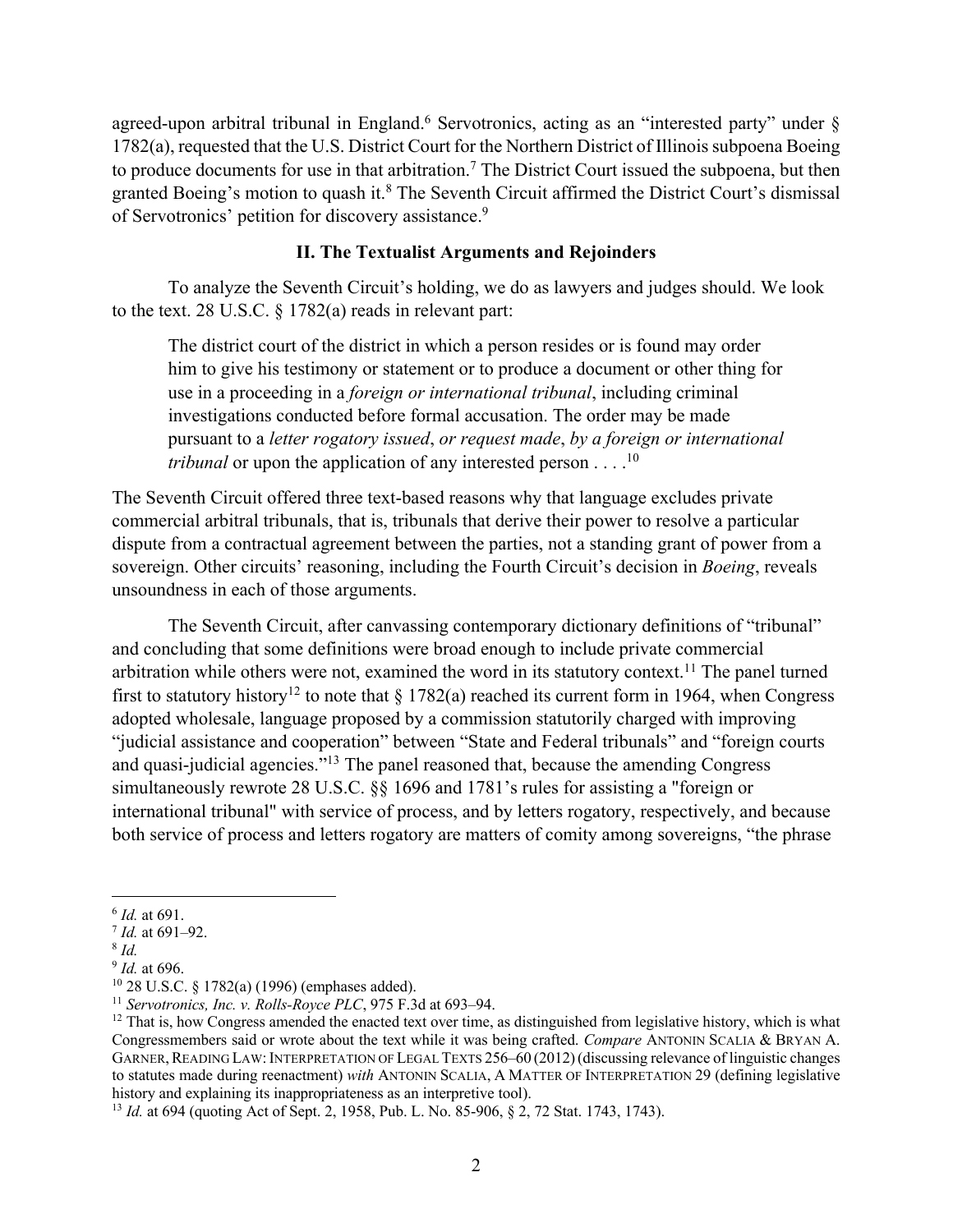'foreign or international tribunal' as used in this statutory scheme means state-sponsored tribunals and does not include private arbitration panels."14

But as the Fourth Circuit reasoned in *Boeing*, that conclusion does not follow from the panel's premises. The 1964 amendments to § 1782(a) "deleted from the former version of the statute the words 'in any *judicial* proceeding pending *in any court* in a foreign country' and replaced them with the phrase 'in a proceeding in a foreign or international *tribunal*.'"15 That change shows that Congress expanded the scope of § 1782(a) discovery assistance beyond foreign courts to quasi-judicial agencies, which might include private tribunals whose orders foreign courts are legislatively permitted to enforce. Upon full reflection, then, the statutory history provides no guidance—the 1964 amendments as likely as not included private commercial arbitral tribunals in the phrase "foreign court or international tribunal." A proper textualist analysis should have said so.

In fairness, the Seventh Circuit thought it saw scale-tipping evidence in  $\S 1782(a)$ 's mention of "letters rogatory" as one permissible method of requesting discovery assistance. The panel explained that letters rogatory are requests between courts transmitted through diplomatic agencies.<sup>16</sup> That these devices are available only to sovereigns no doubt suggested to the panel that Congress designed the entire provision to apply only to adjudicative bodies established by sovereigns.<sup>17</sup>

Yet that inference cannot be drawn from the text, so the panel's decision to draw the inference must have been either a misreading the text, or influenced by the judges' atextual attitudes, personal beliefs, or experiences. § 1782(a)'s mention of "letters rogatory" sheds no light on whether the provision permits assistance to private commercial arbitral tribunals for an elementary reason that the Sixth Circuit identifies in *In re Application to Obtain Discovery for Use in Foreign Proceedings*. The statute refers to "a letter rogatory issued, or request made, by a foreign or international tribunal,"18 and though only bodies exercising sovereign power can issue letters rogatory, "[a] private arbitral panel can make a request for evidence, so this section does not indicate that the word 'tribunal' in the statute refers only to judicial or other public entities."<sup>19</sup> A judge carefully applying nothing but objective reason to the text would see that the phrase's structure does not require that *every* "foreign or international tribunal" have the power to issue letters rogatory. The phrasing makes sense so long as *some* such tribunals do.

The text reveals nothing about  $\S 1782(a)$ 's scope, even when read together with Congress' simultaneous amendments to other statutory vehicles for discovery assistance. It should come as no surprise that those extant vehicles applied only to courts because, prior to 1964, discovery assistance was permissible only in actions before courts. If the amendments to §

<sup>14</sup> *Id.* at 694–95.

<sup>15</sup> *Servotronics, Inc. v. Boeing Co.*, 954 F.3d at 213 (emphasis original) (quoting *Intel Corp. v. Advanced Micro Devices, Inc.*, 542 U.S. 241, 248–49 (2004)).

<sup>16</sup> *Servotronics, Inc. v. Rolls-Royce PLC*, 975 F.3d at 691–92 & n.1.

<sup>17</sup> *See Id.*

<sup>18</sup> 28 U.S.C. § 1782(a) (1996).

<sup>19</sup> *In re Application to Obtain Discovery for Use in Foreign Proceedings*, 939 F.3d at 723 & n.8.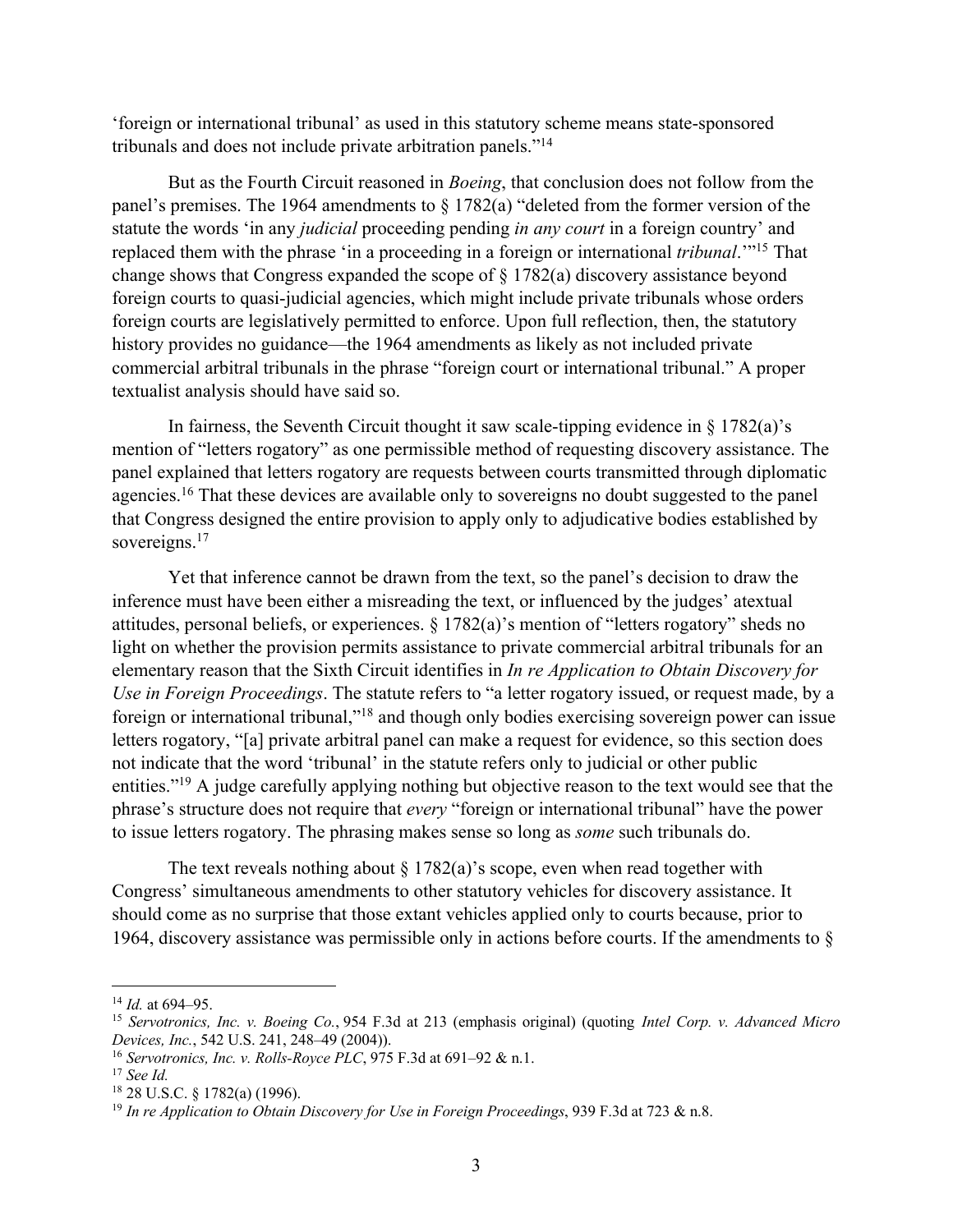1782(a) permitted assistance to and from private arbitral tribunals for the first time (the issue before the court), then of course there were no simultaneous amendments to statutory vehicles for assisting private tribunals. No statutory vehicle could have existed to perform a function that was never before permitted. The Seventh Circuit's contrary conclusion begs the question presented.

Finally, the Seventh Circuit panel attached meaning to  $\S 1782(a)$ 's word choice in the penultimate sentence of its first paragraph. That sentence permits a district court to order that discovery follow the practice and procedure of "the foreign country or the international tribunal [where arbitration is taking place]."<sup>20</sup> Observing that that phrase "parallels the earlier phrase 'foreign or international tribunal'," and endeavoring to read the statute "as a coherent whole," the panel concluded that a "foreign tribunal" must be an arm of a foreign country that operates "pursuant to the foreign country's 'practice and procedure."<sup>21</sup> Once more, the Sixth Circuit's earlier decision on the same question belies this reasoning. The Sixth Circuit explained that the phrase "the foreign country or the international tribunal"

is consistent with the statute's application to private arbitrations . . . . The sentence's permissive wording . . . indicates that this is an optional borrowing provision: [a district court may, but need not, adopt foreign rules it finds helpful]. But the statute's terms do not require that such procedures exist or that a 'foreign tribunal' be a governmental entity of a country that has prescribed such procedures.22

As in the previous example, the Sixth Circuit's anticipatory refutation of the Seventh Circuit's reasoning involves no great insight. This textual "evidence" too, is neutral on the question before the court. At bottom, none of the Seventh Circuit panel's text-based arguments provide support for its conclusion.

### **III. Conclusion: Textualism Defeated by Ambiguity?**

If, as this comment suggests, the circuit courts have found no probative textual evidence of § 1782(a)'s scope, where does that leave textualist judges and textualism as a method of statutory interpretation? First, *Servotronics, Inc. v. Rolls-Royce PLC* and its companion cases address an unusually difficult interpretive question. Very few statutes will divide circuit courts almost evenly and require the Supreme Court's resolution. That  $\S 1782(a)$  may be truly ambiguous (and perhaps require resort to non-textual interpretive tools to resolve the ambiguity) does not mean that textualism fails to provide objective answers in almost all cases. Nor does the panel's demonstrably flawed textualist analysis mean that textualism merely cloaks ideological judging. Instead, that textual analysis identifies flaws in the Seventh Circuit's reasoning without appealing to values besides American English grammar and syntax speaks to the method's objectivity. Objectivity through textualism is not a lost cause.

 $20$  28 U.S.C. § 1782(a) (1996).

<sup>21</sup> *Servotronics, Inc. v. Rolls-Royce PLC*, 975 F.3d at 695.

<sup>22</sup> *In re Application to Obtain Discovery for Use in Foreign Proceedings*, 939 F.3d at 723.